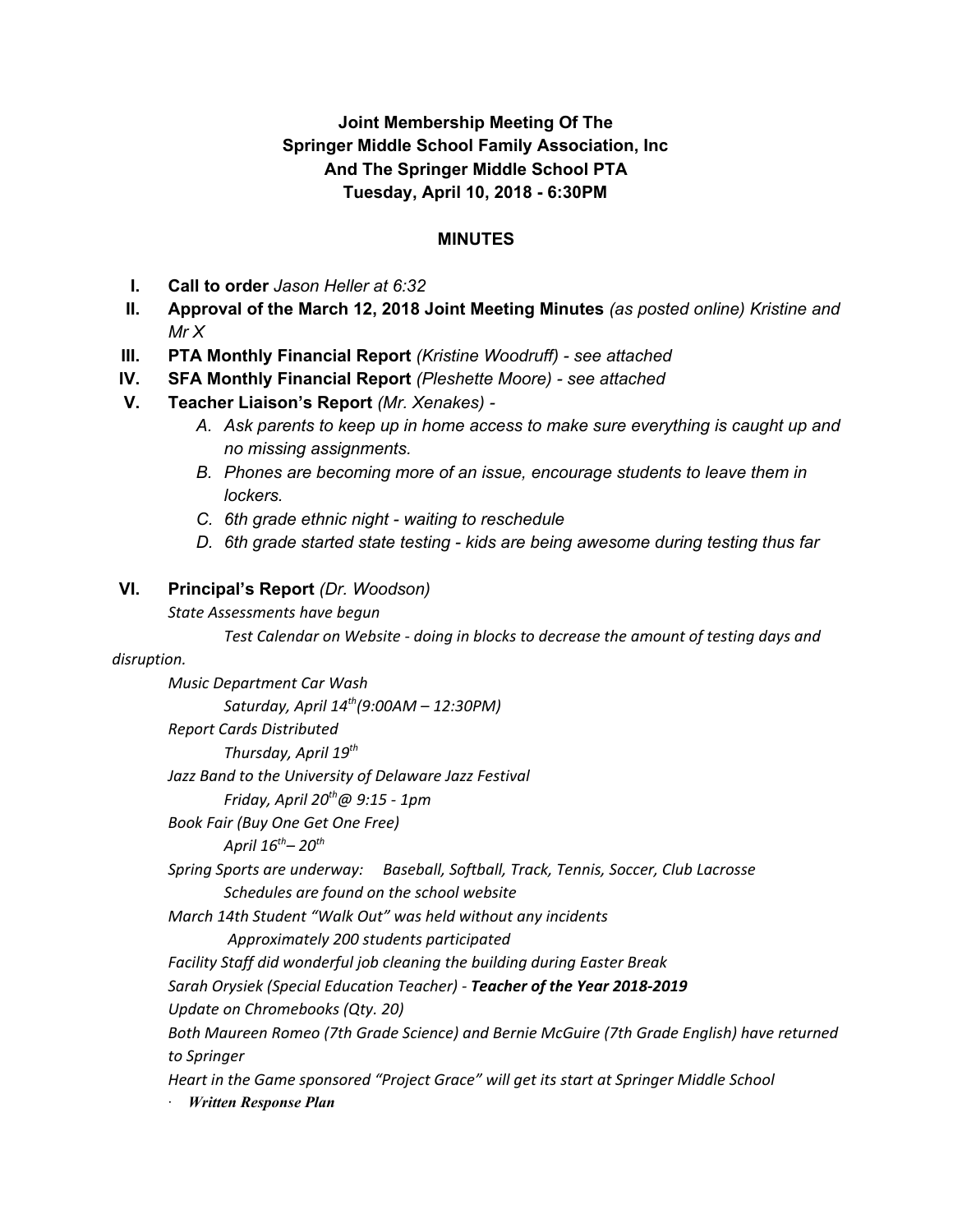*Everyone will know what to do in the event of a Sudden Cardiac Arrest (SCA)*

*· Response Team Training*

*Comprehensive CPR/AED training*

*o The entire cost of training Springer Middle School's Team (\$2000) was paid for by Senator*

*Cathy Cloutier*

*· Coordinated Practice*

*The team will 'drill' regularly to increase preparedness & critique their response*

*· AED Administration*

*Model policy is provided. AED readiness is ensured.*

*o Springer Middle School currently has three (3) Defibrillators*

*· Response Team will consist of: 1 Administrator / School Nurse / 4 Staf Members / 5 Student*

#### **VII. President's Report** *(Jason Heller)*

*Outstanding encumbered funds in the PTA accounts of \$11,200 as of 3/31/2018 made up of:*

- *- \$1869 for 60th Anniversary*
- *- \$103 for Rapid Readers*
- *- \$600 for ELL*
- *- \$500 for Springer Shark Tank*
- *- \$6000 for Chromebooks that have been ordered*
- *- \$2000 for the 8th grade dance.*

*If all encumbrances are spent, after taking the remaining restaurant nights/Box tops into account I estimate we will be left with a slightly negative balance remaining in the PTA account. There are some encumbered items that may not be spent fully as planned. After the dance we will have a more realistic idea of our exact ending balance so we can plan how to appropriately spend any remaining amount.*

*School Board Meeting Recap: I was unable to attend the March 19th School Board Meeting.*

*The first "Springer Family Fun Night with the Wilmington Blue Rocks" is Friday May 4th. The ticket order deadline has been extended to this Sunday (April 15th). Tickets are only \$10. This event is open to all Springer students and their extended families! The mission is to increase family engagement in our school! We hope to see everyone there.*

The HFHK group is looking for volunteers to help assemble the new garden shed on  $4/20.84/21$  *please let me know if you are able to help!*

#### **VIII. Committee Reports:**

- A. Membership (PTA & SFA) *(Kim Williams) - no new members in last month*
- B. PTA Fundraising:
	- 1. Restaurant Nights *(Christy Tobin) - \$275 from Stanley's restaurant night, Bertuccis is April 19, Red Robin in May 15*
- C. SFA Fundraising:
	- 1. Joe Corbi's *(Kristine Woodruff) - finished! Went very smooth, only one pick up the next day.*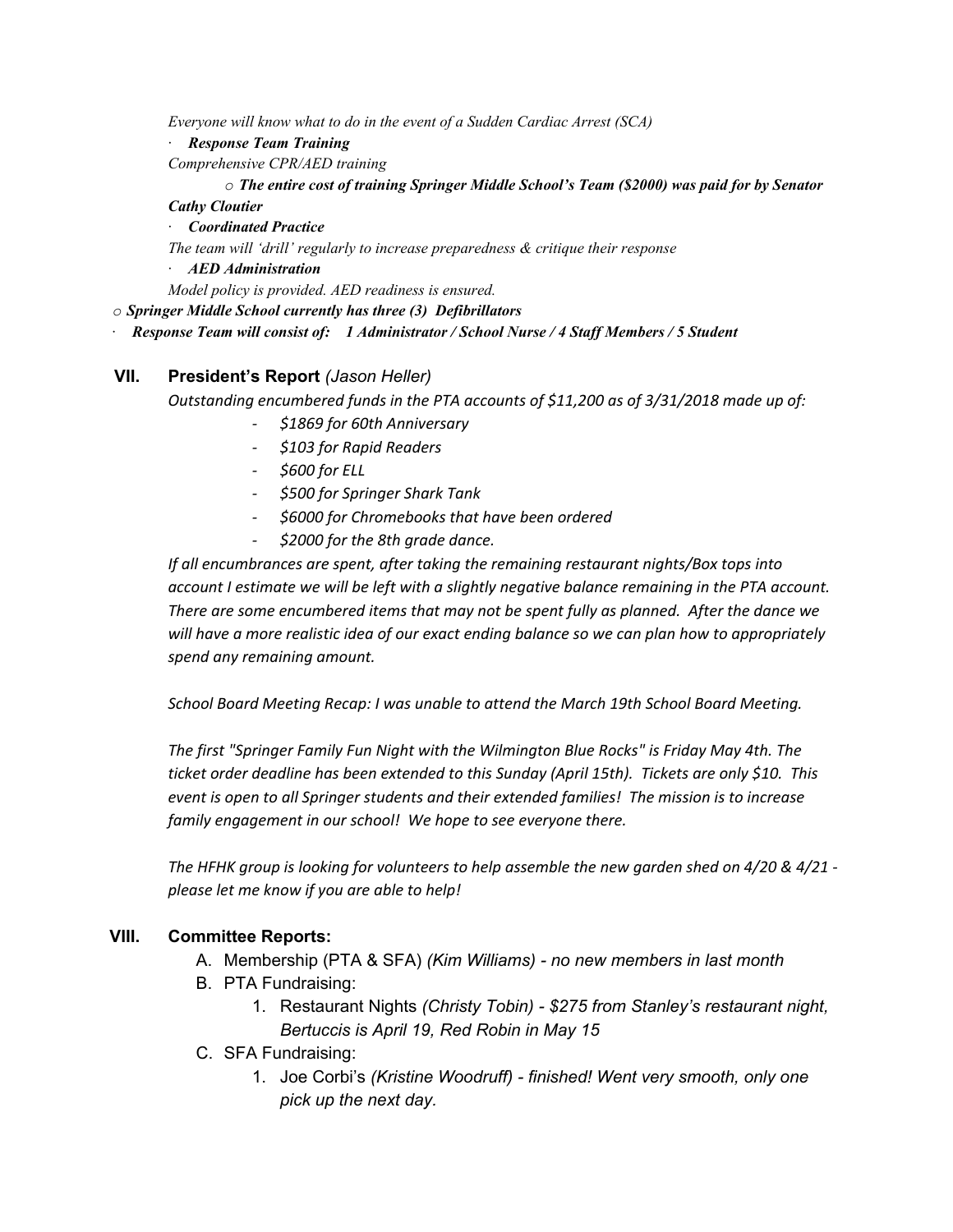- D. Teacher Appreciation *(Tia) - will follow up with Tia*
- E. Nominating *(Mr. X)*

# **IX. Member Comments on Agenda Items or General Springer Topics**

- A. State testing email regarding practice testing didn't come out until the night before the testing started, not giving students time to take- per Dr Woodson, practice test was not about content, it was about test taking skills
- B. April 26th National bring your child to work day will be an excused absence.
- C. 60th anniversary will have events throughout that week with alumni coming in. motion made to give alumni the 60th anniversary shirts that have already been purchased. Motion approved. Will also sell shirts at a discounted price during that week.
- D. Questions regarding testing. Parent encouraged others to call their state senators regarding the amount of testing. During the testing periods, there is very little teaching going on. Smarter balance results don't even come in until august or september. Offers little value for the following year. Recommendation to add representative and governor email address on the springer family association website for parents to email about the testing.

# **X. Old Business**

A. Garden Shed Volunteers Needed 4/20 & 4/21

### **XI. New Business**

- A. Nomination for Springer Family Association Officers nominating committee Mr X - email sent to all members regarding nomination. No new members wanted to be nominated.
	- 1. Nominations opened to floor no new nominations for any position. Motion to close nominations - Kristine Woodruff and Lisa Fabris. Ballot to be held at next meeting.
	- 2. Meeting will held at end of May to find committee chairs and discuss plans for next year.
	- 3. Meeting next monday for dance still looking for volunteers to help night of the dance to help set up.

# **XII. Adjournment -** at 7:57

# **Upcoming Dates of Importance:**

4/19/18 - Springer Night @ Bertucci's

4/20 & 4/21 - Volunteers Needed to Build The Shed We Donated For HFHK!

5/4/18 - Springer Family Night with the Blue Rocks (tickets had to be pre-purchased)

5/7/18 - 6th Grade Band/Chorus/Orchestra concert

# **5/8/18 - JOINT SFA/PTA MEETING & SFA ELECTIONS** *(final wrap up meeting for the PTA)*

5/10/18 - 7th & 8th Grade Chorus Concert

5/15/18 - Springer Night @ Red Robin

5/19/18 - 8th Grade Dance